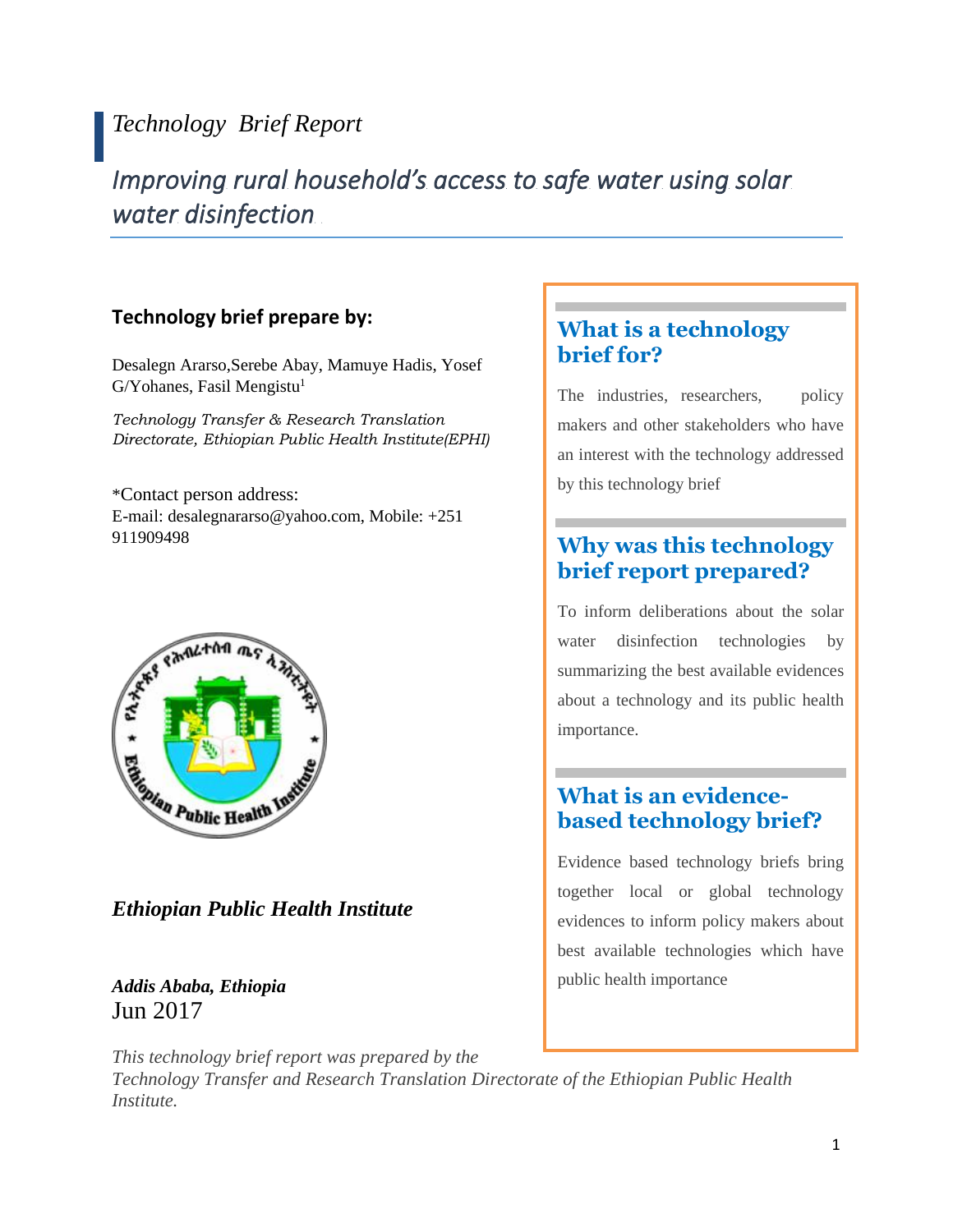#### Background

Globally, an estimated 1.9 billion people use either unimproved water source or an improved source that is fecally-contaminated.About, 1.5 million children under the age of five die each year, because of unsafe water. This is equal to around 4,000 children every day (1).

Developing countries, share the largest portion of the problem in that 80% of all illness and deaths in these countries derive from insufficient or contaminated drinking water supply. Over 50% of all hospital beds in developing countries are occupied by people who suffer from diseases caused by contaminated water (2)

Access to safe water supply in rural Ethiopia is the lowest among Sub-Saharan Africa countries, which is 57% for the rural households. Only 21.8%, 7% and 13.9% of the rural households have access to drinking water from piped water, protected dug well and protected spring respectively. Unsafe drinking water is resulted in diarrheal diseases, which is the major contributors of high child mortality rates in Ethiopia, which is 67 out of 1000 (3)

According to the World Health Organization (WHO), using households water treatment (HWTS) is one of the recommendations given for achieving universal access to safe water for households, where piped water systems are not possible and where people are relying on source water that may be contaminated. HWTS and safe storage, have the potential to have rapid and significant positive health impacts in reducing diarrheal diseases by as much as 45% (1)

From EDHS survey of 2016, only 7.9% of the rural population was used some kind of households water treatments: boiling (2%) , using Chlorine (2.5%), strained through cloth  $(1.9\%)$ , ceramic, sand filter  $(0.9\%)$ , solar disinfection  $(0.1\%)$  and letting stand and settle  $(0.3\%)$ and other methods (0.1%) (EDHS, 2016).This indicates the lowest accessibility of HWTS in rural areas of Ethiopia (3).

Therefore, using low cost HWTS, like SODIS-WADI can improve the accessibility of safe water for rural house-holds in Ethiopia by comparing its advantage over the currently existing small scale water treatment options. .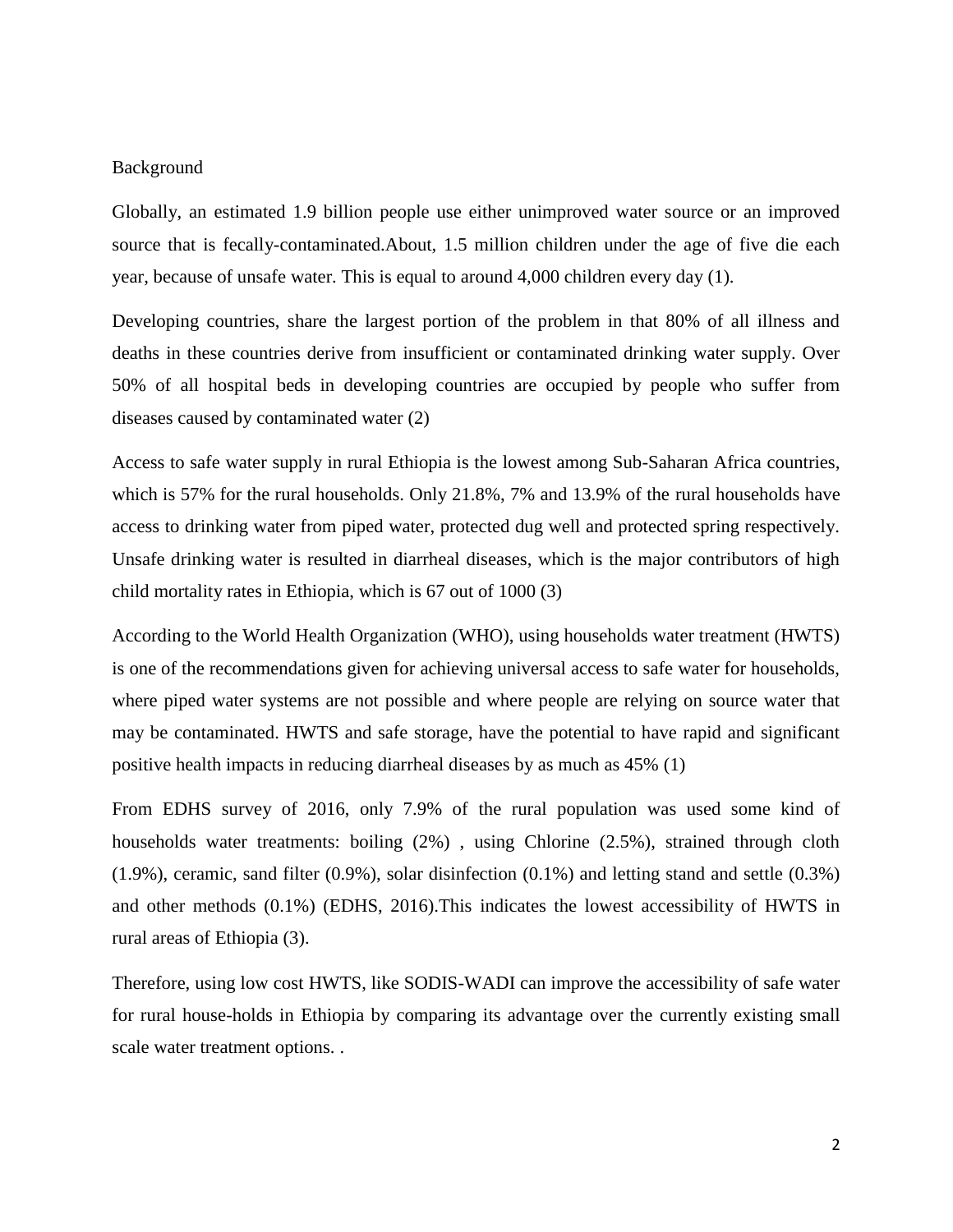#### **Objectives:**

To synthesize an evidence & highlighting the public health importance, accessibility of SODIS and its potential for reducing diarrhea and mortality among children of under five years age.

#### **Methods**

Technology evaluation criteria of the Ethiopian intellectual property office (EIPO) are taken in to consideration to select SODIS technology: use of locally available resource and skills, cost of the technology, use of renewable sources of energy and materials, potential of scale up of the technology and the social benefits of the technology were taken in to considerations (4).

Then database search of goggles, and WHO websites was conducted, to get evidences on the public importance, accessibility of SODIS and its potential for reducing diarrhea and mortality among the under-five children.

#### **Description of SODIS and WADI**

SODIS is a natural process, in which the UV-radiation of the sun inactivates harmful pathogens in PET-bottles filled with water. The process only requires polyethylene terephthalate (PET) bottles, which are filled with contaminated water and are then exposed to the sun for six hours. Over time, the sun's UV-radiation will deactivate the harmful pathogens in the water (5).

WADI (water disinfection) is an easy-to-use solar powered UV measurement device that is used as an indicator for the solar water disinfection (SODIS) method. A happy smiley face on the WADI display indicates the point in time at which the UV-radiation of the sun has made contaminated water in a PET-bottle safe to drink. Its happy smiley face on the display guarantees at least a 99.9% reduction of coliform bacteria in the water (5).

According to the information provided by the manufacturers, WADI can be placed next to an unlimited number of PET plastic bottles and shows a happy smile face when sufficient UV radiation has made the water in the PET plastic bottles are safe to drink (1)

For this technology brief, SODIS is selected among the eight WHO's priority water disinfection technologies that were found to be met the WHO performance targets of the 2016 (Annex 1)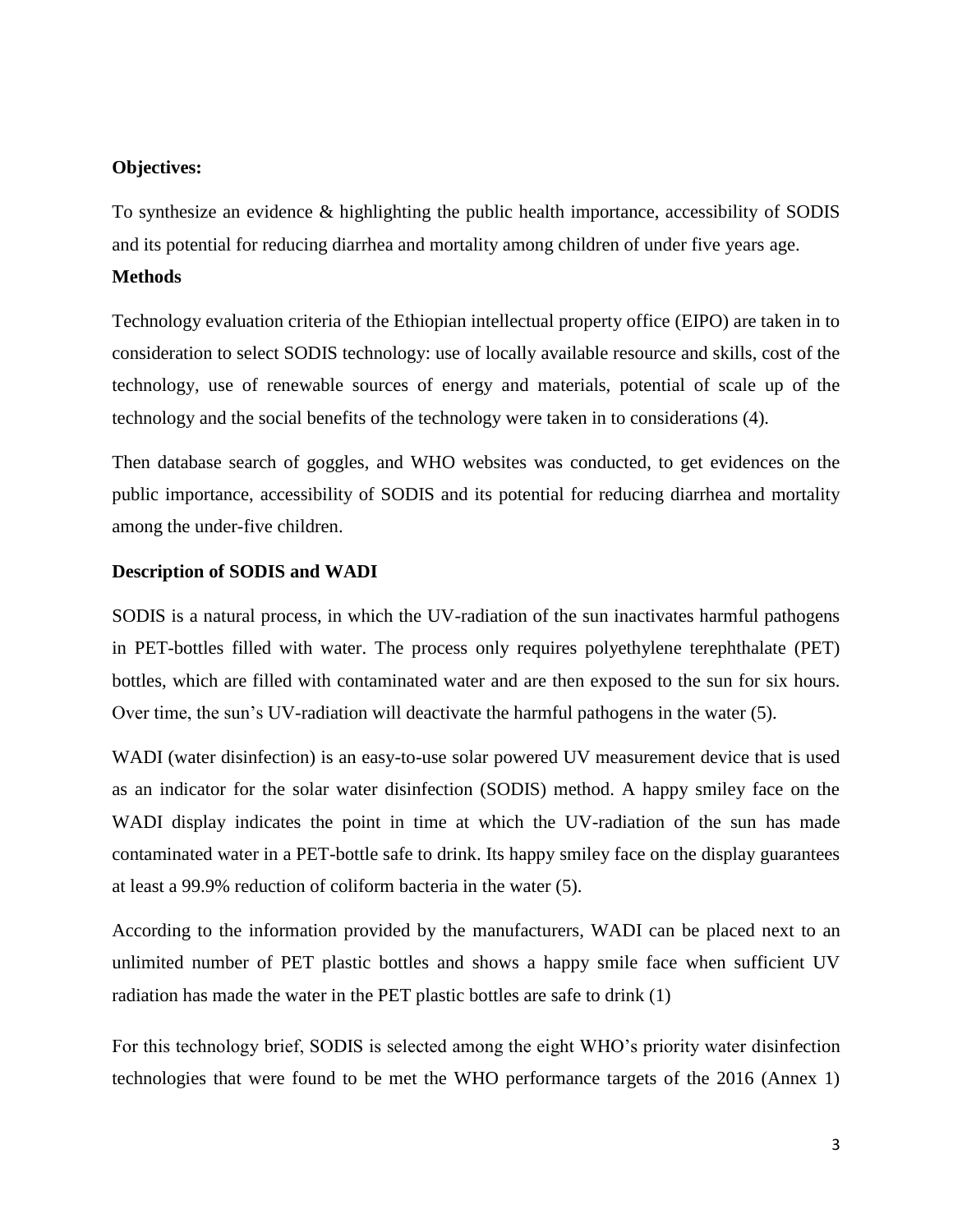,because of its low cost and the polyethylene terephthalate (PET) bottles can be re-used once bought and the using natural sun light could be a good opportunity.

Another good opportunity of SODIS is, it has the same performance standard of  $1^*$  as that of aqua-tabs, chemical disinfection we are currently using in our country. They have a targeted protection of high removal of bacteria and protozoa with some removal of viruses (1)

#### **Current practice of Household water treatment in rural Ethiopia.**

The most common source of drinking water in rural areas is water from the public tap or standpipe (19%) or bore hole (13%) and a protected spring (14%).More than 9 in 10 (92.1%) of the rural households do not treat their drinking water. The most commonly used method of water treatment in rural households of Ethiopia is adding bleach or chlorine (Wuha-agar,Aquatabs,Bishangari) which covers only 3% of rural households and 0.1 % of them used SODIS without WADI and only 7% of households use an appropriate water treatment method (3).

#### **Impacts of the Technology**

Treating water at the household level is more effective than the conventional improvements in water supplies in ensuring the microbiological quality of drinking water at the point of consumption, because it prevents recontamination of water in the home (6)

A systematic review, covering more than 38 randomized controlled trials (RCT's) in 19 countries found that house-hold-based interventions were about twice as effective in preventing diarrheal diseases (47%) than improved wells, boreholes, and communal standpipes, which is 27% (7)

#### **Technical effectiveness of SODIS**

In the laboratory, SODIS has been proven to inactivate the viruses, bacteria, and protozoa that cause diarrhea disease .Different studies have showed positive effects of SODIS in reducing or inactivating bacteria and virus and had also showed that SODIS has been proven in reducing protozoal parasites (8).

Field data has shown in reduction of bacteria in developing country waters treated with SODIS. In four randomized, controlled trials, SODIS has resulted in reductions in diarrheal diseases incidence ranging from 9-86% (HWTS in developing countries (8).SODIS can reduce diarrhea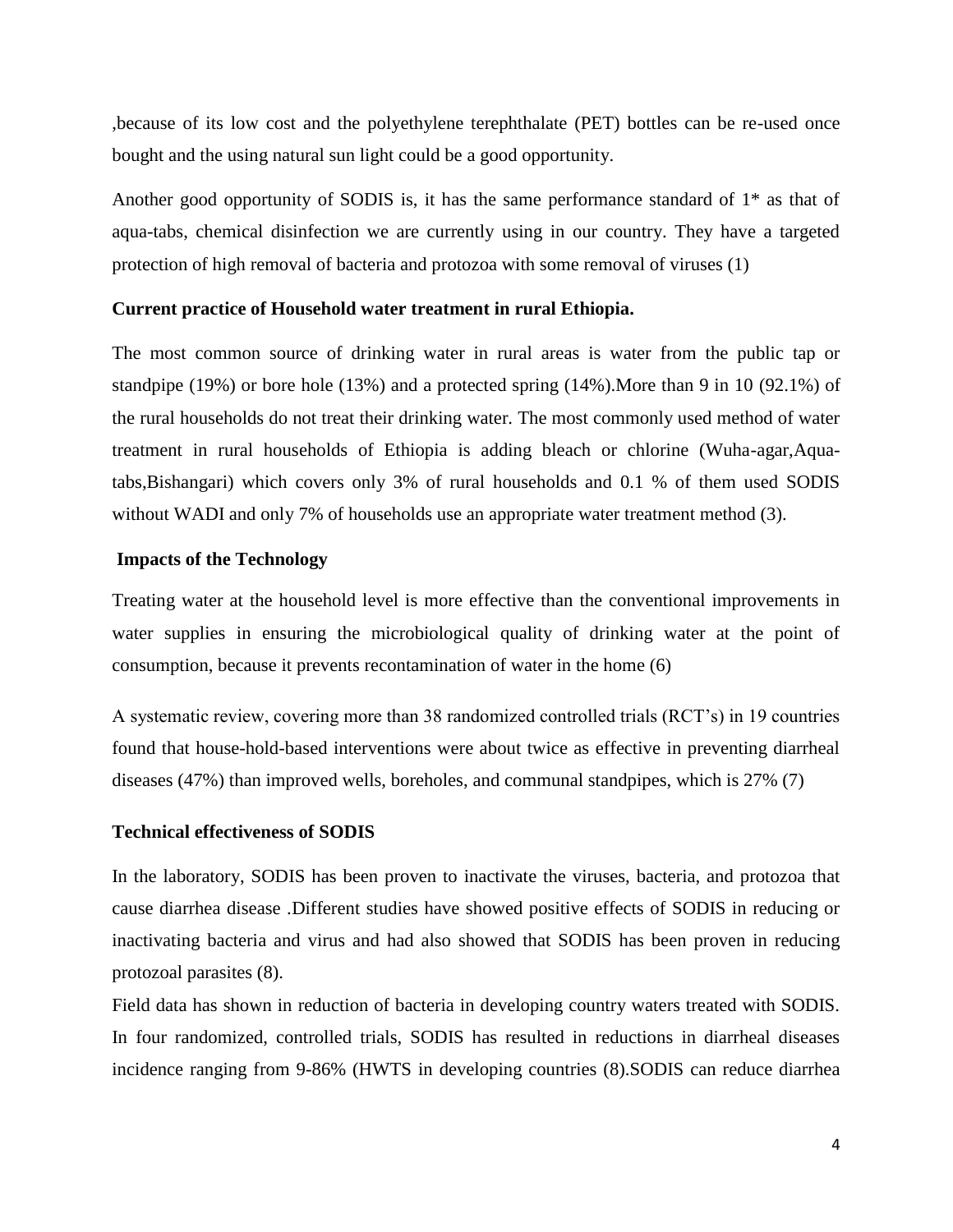up to 45% and can protect in case of cholera, typhoid epidemics and parasitic diseases with having 99.99% of effectiveness (1)

#### **Social acceptability of SODIS**

SODIS has a high social acceptance of ranging from 20% to 80 % .Accepted by users because of the minimal cost to treat water, ease of use, and minimal change in taste of the water. There is less probability of recontamination, water is consumed directly from the small, narrow-necked bottles (with caps) in which it is treated (9).

Currently, over 4 million people in 30 countries are using SODIS worldwide, for daily drinking water treatment and is proven to reduces diarrheal diseases incidence by 45% in developing countries. It has the potential to reduce bacteria, rota virus by 99.9% after sunlight exposure of water filled pet bottles for 6 hours (5)

#### **Scalability of SODIS**

Different water treatment technologies are better suited for different situations. solar water disinfection, for example, may be especially suited for very poor-house-holds in sunny regions for treatment of water (8) The poor house-holds in Ethiopia can utilize this opportunity, as there is 13 months of sunshine in our country.

Therefore, SODIS could be easily scaled and widespread easily in its application. Because, SODIS technique can be used simultaneously many PET-bottles, it doesn't require any maintenance, no spare parts, easily practicable at household level and environmental friendly; in that it doesn't require batteries, chemicals and no  $CO<sub>2</sub>$  emissions. However, its cost is similar with aqutabs and wuhagar, which is 0.1-0.5 USD (8). **Opportunities for adopting SODIS**

Household water treatments (HWT's) program, is included among common household interventions utilized by the community health workers network which is a nation-wide scheme aimed at improving health outcomes.HWT is also has a high visibility at the policy level: it is included both in the health sector development program (HSDP) of IV for 2010-2015 and health sector transformation plan of Ethiopia's 2016-2019/20. (10)

#### **Barriers of adopting the technology**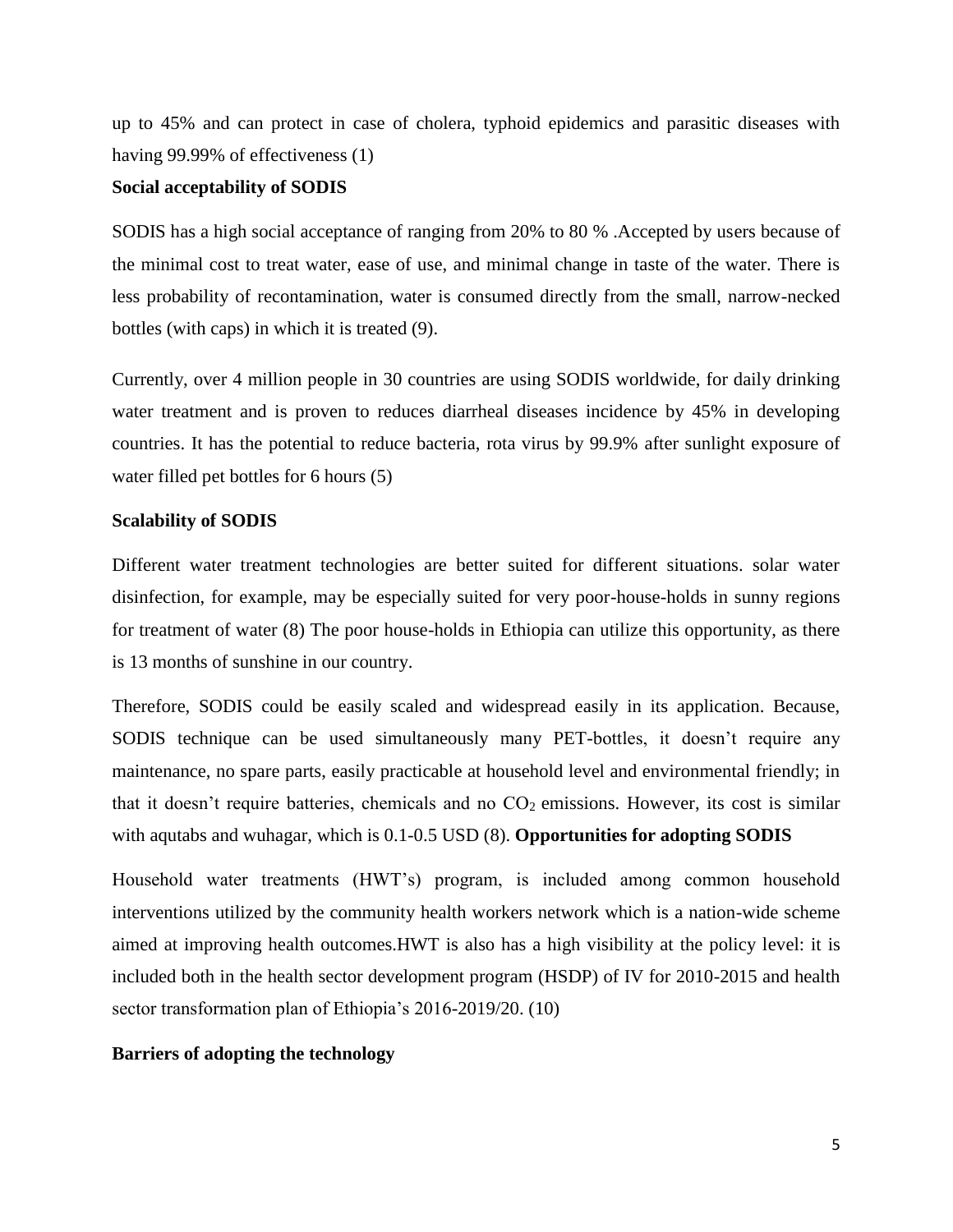The drawbacks include the need to pretreat water that appears slightly dirt (with high turbidity level),the user acceptability concern, because of the limited volume of water that can be treated at once and the length of time required to treat, and the large supply of intact,clean,suitable plastic bottles required(8). SODIS, its process is also compromised by it can only disinfect 1 liter of water, which is very small when compared to the conventional household water treatments of aqutabs and Wuha-agar.

#### **Next Steps**

As per the available evidences shown, SODIS has similar effect in reducing diarrhea by inhibiting bacterias, virus and protozoa. However, it is used only for small scale water disinfection of up to 1 liter. In case of Aqutabs and Bishangari, we can use for large scale water disinfection (20 liters and more than this).

Therefor,this technology brief will be posed and no technology dialogue will be conducted, because of the above reasons.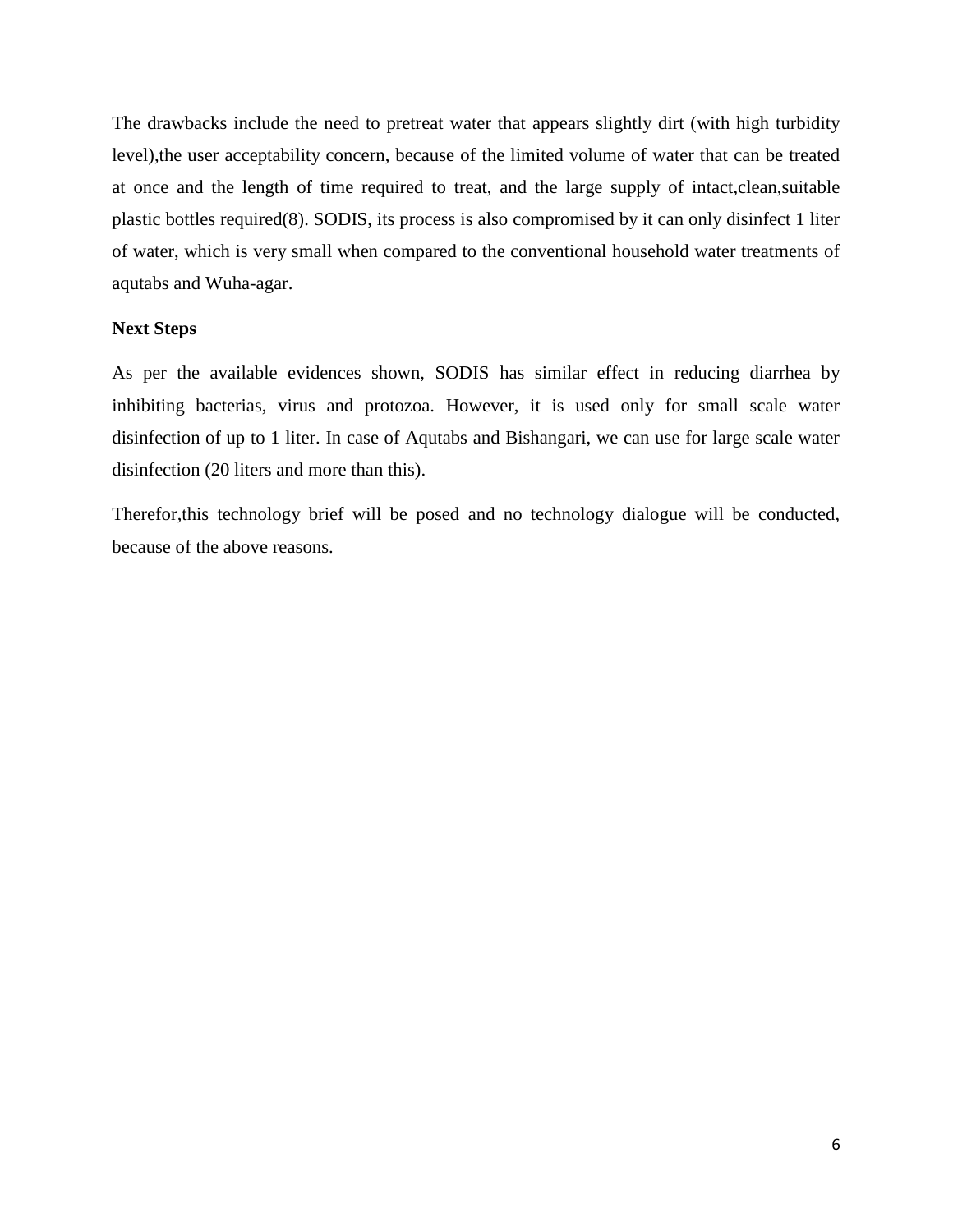| S.n            | Water           | product           | Manufacture  | Cost/person/ye           | performan | Performance       |
|----------------|-----------------|-------------------|--------------|--------------------------|-----------|-------------------|
| $\overline{O}$ | treatment       |                   | $\mathbf{r}$ | ar                       | ce        | classification(wi |
|                | method          |                   |              | <b>USD</b>               |           | th correct $\&$   |
|                |                 |                   |              |                          |           | consistent use)   |
| $\mathbf{1}$   | Solar           | <b>WADI</b>       | HeliozGamb   | 0.63                     | $\ast$    | Targeted          |
|                | disinfection    |                   | H            |                          |           | protection: high  |
|                |                 |                   |              |                          |           | removal of        |
|                |                 |                   |              |                          |           | bacteria, &       |
|                |                 |                   |              |                          |           | protozoa, some    |
|                |                 |                   |              |                          |           | removal of        |
|                |                 |                   |              |                          |           | viruses.          |
| $\overline{2}$ | Chemical        | Aqutabs           | Medentech    | $\overline{a}$           | $\ast$    | Targeted          |
|                | disinfection    |                   | limited      |                          |           | protection:       |
| $\overline{3}$ | Chemical        | H <sub>2</sub> gO | Aqua         | $\overline{\phantom{a}}$ | $\ast$    | High removal of   |
|                | disinfection    |                   | Research     |                          |           | bacteria &        |
|                |                 |                   | <b>LLC</b>   |                          |           | viruses,          |
|                |                 |                   |              |                          |           | no/limited        |
|                |                 |                   |              |                          |           | removal of        |
|                |                 |                   |              |                          |           | protozoa          |
| $\overline{4}$ | $\overline{UV}$ | Waterlogi         | Qingdao      | $\overline{a}$           | $**$      | Comprehensive     |
|                | disinfection    | c Hybrid          | Waterlogic   |                          |           | protection: high  |
|                |                 |                   | manufacturi  |                          |           | removal of        |
|                |                 |                   | ng company   |                          |           | bacteria, viruses |
| 5              | Flocculatio     | P&G               | The          | 4.95                     | $**$      | & protozoa        |
|                | $n-$            | purifier of       | procter&     |                          |           |                   |
|                | disinfection    | water             | Gamble       |                          |           |                   |
|                |                 |                   | company      |                          | $**$      |                   |
| 6              | Membrane        | Lifestraw-        | Lifestraw    | 104.95                   |           |                   |
|                | ultrafiltratio  | family 2.0        | <b>SA</b>    |                          |           |                   |
|                | n               |                   |              |                          |           |                   |
| $\overline{7}$ | Membrane        | LifeStraw         | Lifestraw    | 74.95                    | ***       | Comprehensive     |
|                | ultrafiltratio  | Family 1.0        | <b>SA</b>    |                          |           | protection: Very  |
|                | n               |                   |              |                          |           | high removal of   |
| 8              | Membrane        | LifeStraw         | Lifestraw    | 329.95                   | ***       | bacteria,         |
|                | ultrafiltratio  | Communit          | <b>SA</b>    |                          |           | viruses, &        |
|                | n               | y                 |              |                          |           | protozoa          |

Household water treatments which meet WHO performance targets (WHO, 2016)

\*\*\*: removes at least 4 log<sub>10</sub> of bacteria, at least 5 log<sub>10</sub> of viruses and at least 4 log<sub>10</sub> of protozoa

\*\*: removes at least 2 log<sub><sup>00</sub> of bacteria, at least 3 log<sub><sup>00</sub> of viruses and at least 2 log<sub><sup>00</sub> of protozoa</sub></sub></sup></sub></sup></sub></sup>

 $*$ : meets the performance targets for at least 2-star ( $\square$ ) for *only two* classes of pathogens